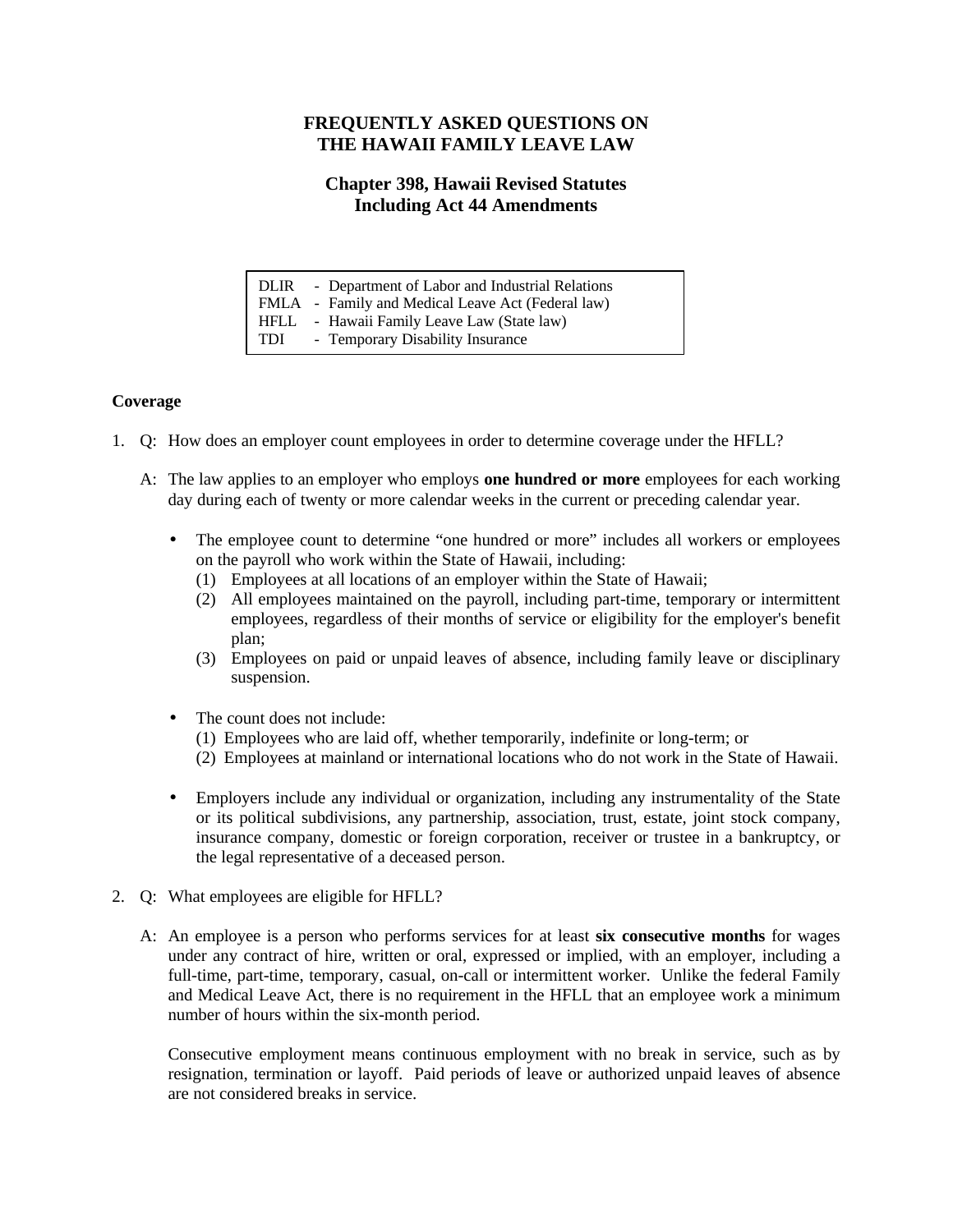- 3. Q: What happens to an employee who began his/her family leave in June 2003 and continued on leave into July? Does the requirement for paid sick leave apply only to those leaves that began after June 30, 2003?
	- A: Any family leave taken prior to July 1, 2003 would be subject to the law that was in effect before Act 44; i.e., no substitution of accrued and available sick leave unless: (1) sick leave is granted for family leave purposes by employer policy or practice; or (2) upon mutual agreement by the employer and employee.

Act 44 requirements would not be applied retroactively to family leave taken prior to July 1, 2003. It would apply only to the portion of family leave taken **from** July 1, 2003, so the employee could apply up to 10 days of accrued and available sick leave for family leave for this period.

### **Benefits/Entitlement:**

- 4. Q: Is an employer who does not provide sick leave now required to have a sick leave policy?
	- A: Act 44 does not require employers to create a sick leave plan if they do not currently provide sick leave to employees. Further, if an employer does not provide paid sick leave to certain employees, such as on-call or part-time workers, the employer is not required to extend paid sick leave to those employees.
- 5. Q: If an employer's sick leave plan provides less than 10 days of paid benefits, is the employer required to add additional sick leave days for employees to use for family leave purposes?
	- A: No. Only the amount of sick leave benefits that are accrued and available for employees to use for their own sickness must be allowed to be used for paid family leave.
- 6. Q: If an employee is eligible under the HFLL (six months of employment), but not under TDI or the employer's sick leave plan, are paid family leave benefits required?
	- A: If the employee has no accrued and available sick leave, and the employer provides no other paid leave, such as vacation, then the family leave would be unpaid leave.
- 7. Q: If an employee uses all of his/her sick leave for his/her own disability, must an employer later provide additional days for him/her to use for family leave purposes?
	- A: No. There is no requirement to provide more sick leave than what the employee is entitled to under the employer's sick leave plan.
- 8. Q: If the employee uses up all of his/her sick leave for family leave purposes, and then the employee later becomes sick, must the employer provide additional sick days for the employee's illness?
	- A: No, unless the employer has an "equivalent sick leave plan" under the TDI Law.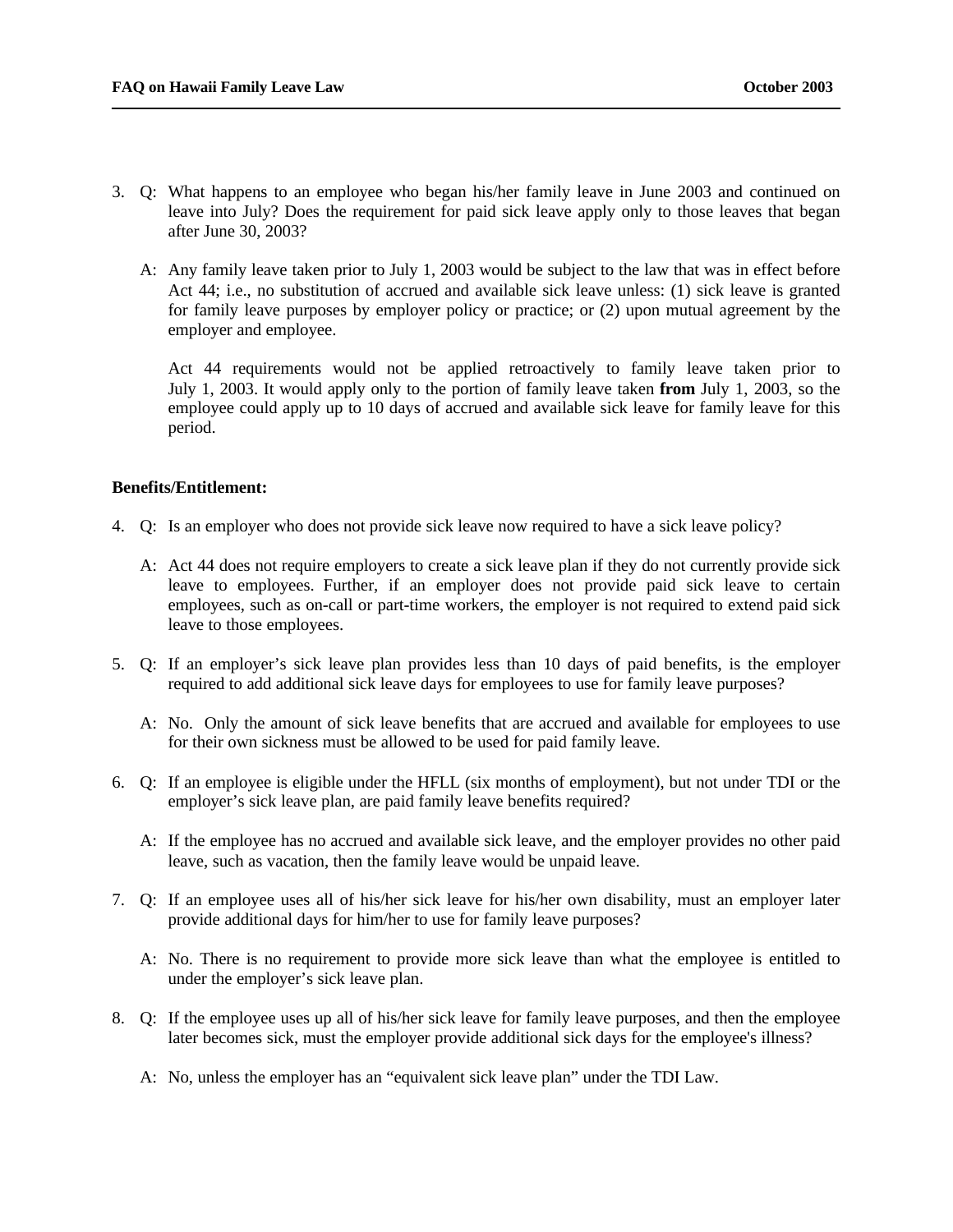- 9. Q: If an employer's sick leave plan allows an employee to receive paid sick leave benefits for the employee's own illness without a doctor's certificate, can the employer require medical certification for the employee to use paid sick leave for family leave purposes?
	- A: Yes, the HFLL allows employers to require certification from the employee for the employee's request for family leave to care for a family member with serious health condition.
- 10. Q: If the employer's sick leave policy includes an unpaid waiting period before sick leave benefits are payable for an employee's illness, can the employer use the same waiting period for sick leave benefits to be payable for family leave purposes?
	- A: If the employer's policy or collective bargaining agreement provides for a waiting period, Act 44 does not alter this arrangement.
- 11. Q: If an employer's sick leave policy provides that employees must exhaust any accrued **vacation** *before* using their **sick** leave, would this practice be allowed for an employee taking family leave?
	- A: If this is the employer's sick leave policy, Act 44 does not alter this arrangement. See #12 also.
- 12. Q: An employer's family leave policy requires that an employee first exhaust his/her **vacation** *before* using accrued and available **sick** leave for **family** leave. **However***,* the employer's sick leave policy does not require an employee to exhaust his/her vacation or other paid leave before using sick leave for his/her own illness. Is this employer practice allowed?
	- A: No. Act 44 specifies that an employer must permit an employee to use up to 10 days of accrued and available sick leave for family leave purposes. If the employer's policy has no similar requirement for the use of sick leave for the employee's own illness, the sick leave is considered "accrued and available", and the employer must permit the employee to use the sick leave for family leave. The HFLL also provides that the employer, except for the ten days provided at the election of the employee by Act 44, or the employee may substitute *other* paid leaves, such as vacation, for any part of the four-week period of family leave.
- 13. Q: If a company has a paid time-off plan (PTO), which can be used for any purpose including sick leave, and which must be used before an extended sick leave bank becomes available, what is the employer obligated to provide to the employee?
	- A: If the PTO can be used for any purpose, it would fall within the definition of sick leave under Act 44, and the employer would be required to permit an employee to use up to 10 days of PTO for family leave. The employer's requirement to use PTO before an extended sick leave bank becomes available would not be a violation of the HFLL.
- 14. Q: If a collective bargaining agreement states that sick leave is to be used only for the employee's own illness, does Act 44 supersede the agreement?
	- A: In general, Act 44 will prevail.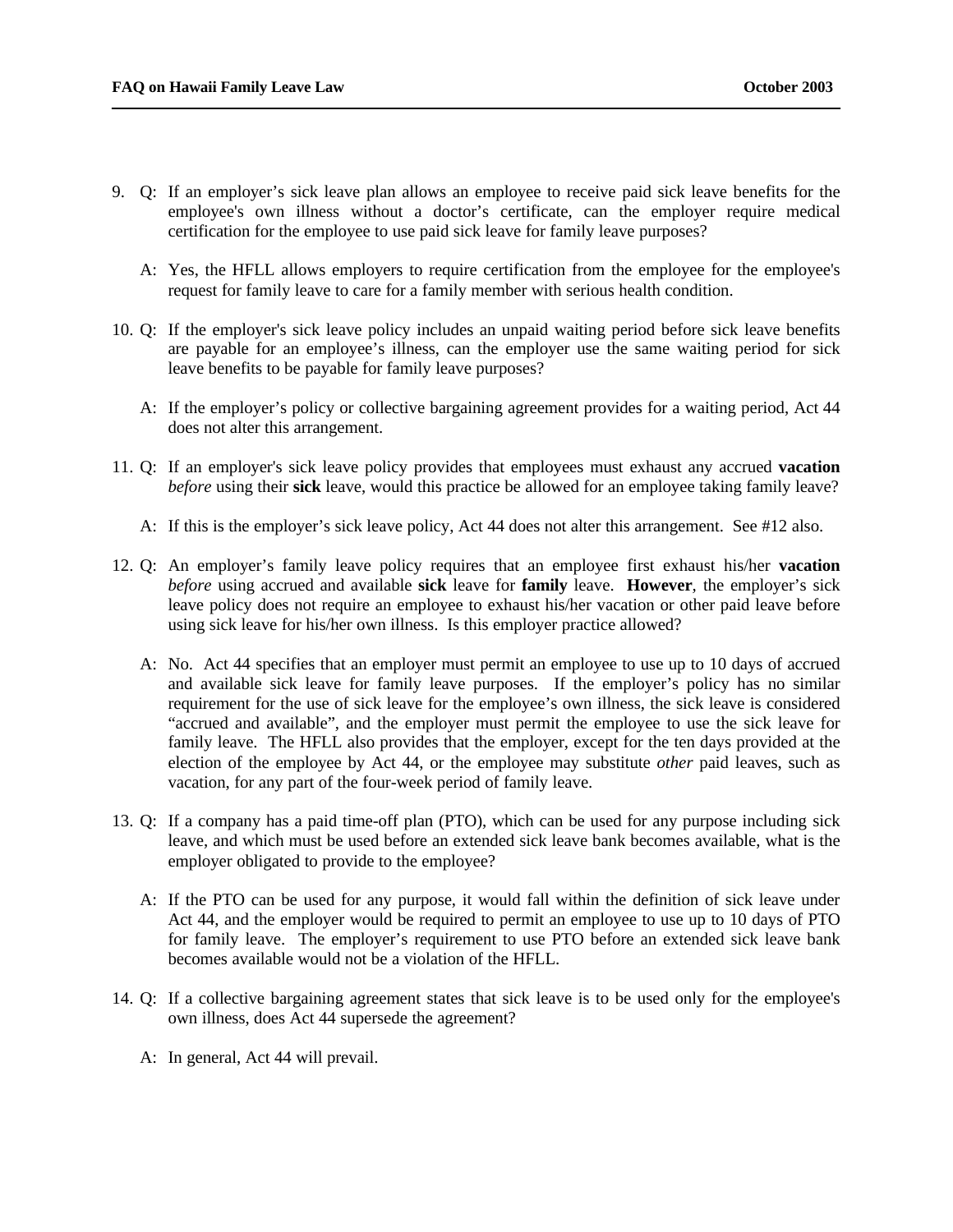- 15. Q: Is paid sick leave under Act 44 available to an employee for the birth of the employee's child who does not have a serious health condition?
	- A: Yes. The new law specifies that the use of accrued and available sick leave is "for family leave purposes," which includes the birth or adoption of a child.
- 16. Q: If an employee does not request paid sick leave for family leave, does an employer have to notify the employee of the right to use sick leave for family leave?
	- A: DLIR believes that an employer who provides paid sick leave should notify its employees of their right to use up to 10 days of sick leave for family leave so that employees are aware of that option.

#### **Relationship to Federal Family and Medical Leave Act (FMLA):**

- 17. Q: Can a parent take family leave to care for a child over the age of 18 with a serious health condition?
	- A: Yes. Employees may take family leave to care for a child of any age, not just a minor.
- 18. Q: Does the HFLL allow for intermittent leave?
	- A: Yes, HFLL [Section 398-3(b), HRS] allows family leave to be taken intermittently, including for birth or adoption.
- 19. Q: Are a husband and wife both permitted to use accrued and available sick leave for the same family leave purpose at the same time?
	- A: Yes. Unlike the FMLA, the HFLL does not restrict either a husband or wife from using family leave, and does not require that they share the four-week period of family leave. Act 44 further requires an employer who provides sick leave for employees to permit **any** qualifying employee, including husbands and wives, to use their own accrued and available sick leave for family leave purposes.
- 20. Q: If an employee uses 10 days of accrued and available sick leave under the HFLL to care for a grandparent-in-law with a serious health condition, is the employee entitled to an additional 12 weeks of FMLA for the serious health condition of a spouse?
	- A: For interpretation of the FMLA, we recommend contacting the USDOL, Wage and Hour Division at 541-1361 or at http://www.dol.gov/dol/compliance/comp-fmla.htm. Because the definition of "parent" under the Hawaii law may be broader than under the FMLA, the family leave taken for a grandparent-in-law may not offset the 12-week FMLA entitlement (similar response for grandparents, parents-in-law, and reciprocal beneficiaries who may not be eligible under FMLA).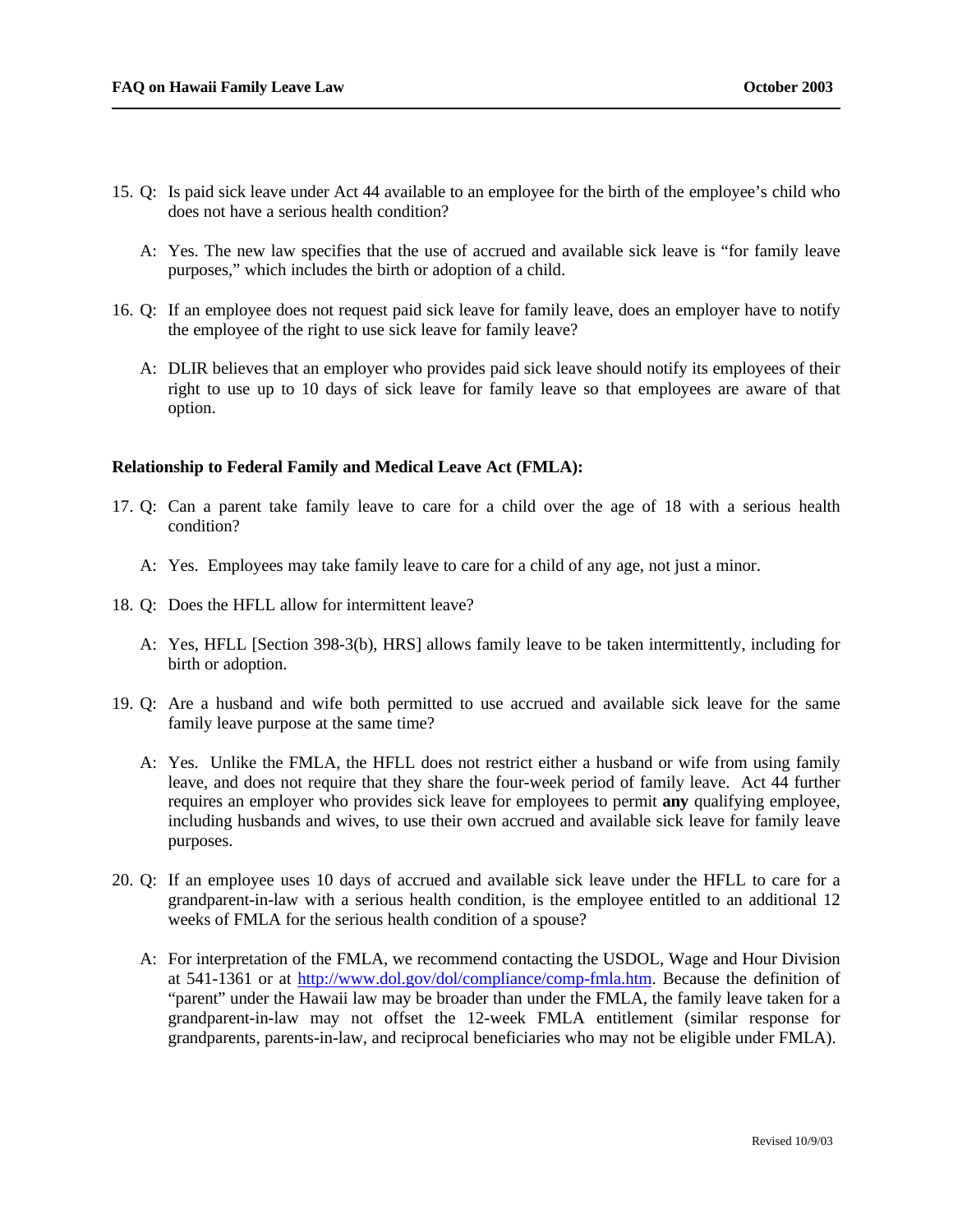#### **Family Leave Questions Relating to the Temporary Disability Insurance Law (TDI)**

- 21. Q: The employer currently provides TDI coverage for employees through an authorized TDI carrier. Additionally, the employer provides sick leave benefits to these employees. Are the sick leave benefits subject to Act 44?
	- A: Yes, the employer must permit an employee to use the employee's accrued and available sick leave benefits for the purposes of the Hawaii Family Leave Law, not to exceed 10 days, if the sick leave amount is above the TDI requirement.
- 22. Q: The employer has an approved self-insured TDI plan that provides increasing benefits based on years of service. Benefits range from three weeks to a maximum of 26 weeks of benefits, based on the number of years that the employee worked. Can the employee use these benefits under Act 44?
	- A: No. Employers who are self-insured must pay TDI benefits to a disabled employee in accordance with the actual plan that was filed and approved by DLIR. Act 44 does not provide that an employer diminish an employee's accrued and available sick leave below the amount required under its TDI plan.
- 23. Q: The employer has an approved self-insured TDI plan that provides benefits at 100% for three weeks (15 days) with no waiting period per benefit year. For each year of service this employer gives their employees 15 days of sick leave. However, only 5 days can be carried over to the next year to a maximum accumulation of 35 days. Can the employees use these sick leave benefits under Act 44?
	- A: Yes, any accrued and available sick leave benefits in excess of the 15 days that are provided in the employer's approved TDI self-insured plan can be used for family leave purposes, not to exceed 10 days unless the employer's plan provides for greater benefits.
- 24. Q: The employer's TDI plan provides for a combined sick leave and statutory TDI policy that provides benefits through an authorized TDI carrier upon exhaustion of the employee's sick leave benefits. The employer has filed this TDI plan with the DLIR and received approval of this partially self-insured plan. Can the employee utilize his/her sick leave benefits for his/her family members?
	- A: No, the employer filed and received approval for the employer's combined self-insured and insured statutory TDI policy. Thus, the benefits provided are used to comply with the TDI law and are not available for family leave purposes.
- 25. Q: An employer only has an approved self-insured plan that provides statutory TDI benefits. Can an employee apply for family leave utilizing the statutory TDI benefits?
	- A: No, benefits under a statutory TDI plan can only be used for the employee's own illness.